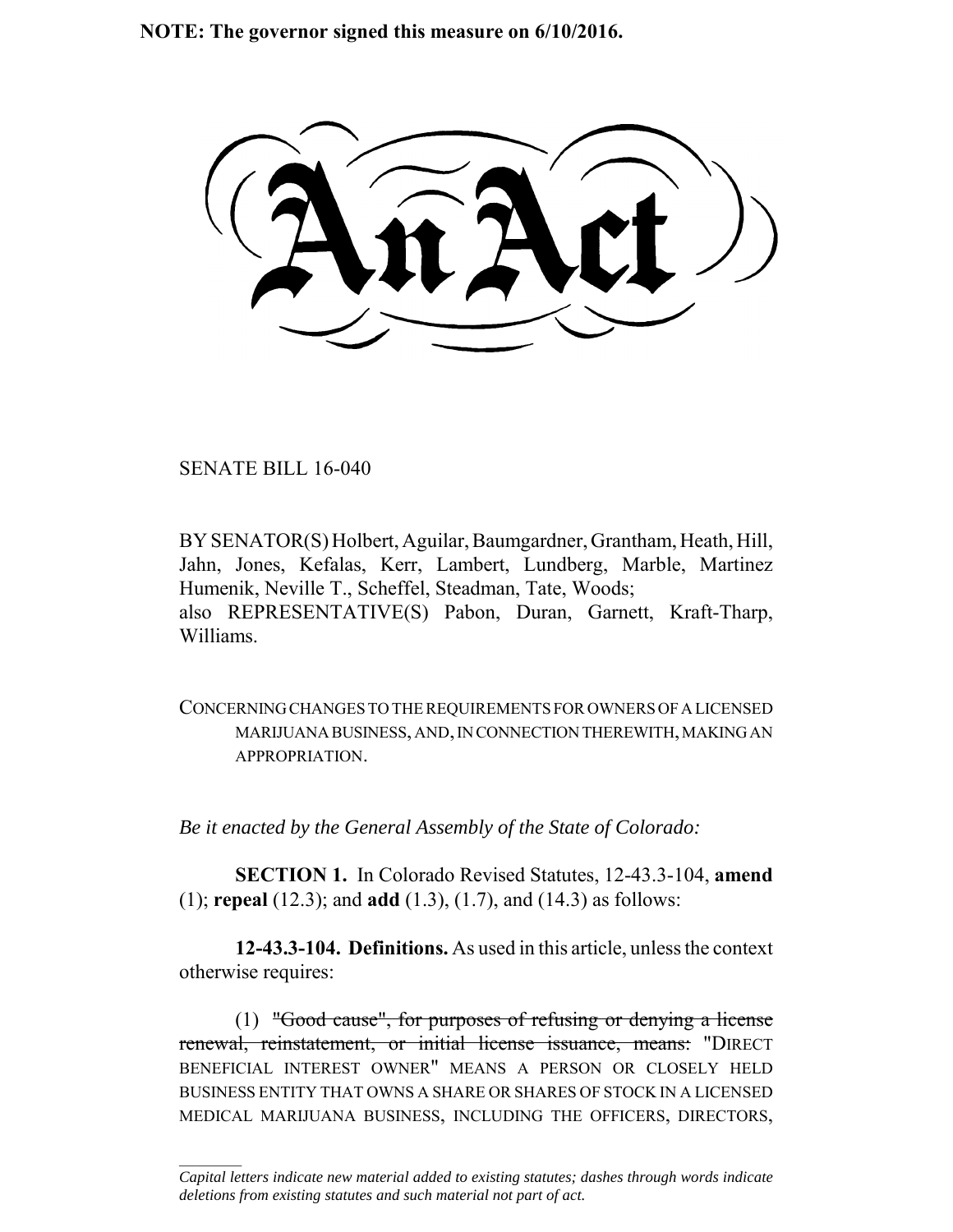MANAGING MEMBERS, OR PARTNERS OF THE LICENSED MEDICAL MARIJUANA BUSINESS OR CLOSELY HELD BUSINESS ENTITY, OR A QUALIFIED LIMITED PASSIVE INVESTOR.

(a) The licensee or applicant has violated, does not meet, or has failed to comply with any of the terms, conditions, or provisions of this article, any rules promulgated pursuant to this article, or any supplemental local law, rules, or regulations;

(b) The licensee or applicant has failed to comply with any special terms or conditions that were placed on its license pursuant to an order of the state or local licensing authority;

(c) The licensed premises have been operated in a manner that adversely affects the public health or welfare or the safety of the immediate neighborhood in which the establishment is located.

(1.3) "GOOD CAUSE", FOR PURPOSES OF REFUSING OR DENYING A LICENSE RENEWAL, REINSTATEMENT, OR INITIAL LICENSE ISSUANCE, MEANS:

(a) THE LICENSEE OR APPLICANT HAS VIOLATED, DOES NOT MEET, OR HAS FAILED TO COMPLY WITH ANY OF THE TERMS, CONDITIONS, OR PROVISIONS OF THIS ARTICLE; ANY RULES PROMULGATED PURSUANT TO THIS ARTICLE; OR ANY SUPPLEMENTAL LOCAL LAW, RULES, OR REGULATIONS;

(b) THE LICENSEE OR APPLICANT HAS FAILED TO COMPLY WITH ANY SPECIAL TERMS OR CONDITIONS THAT WERE PLACED ON ITS LICENSE PURSUANT TO AN ORDER OF THE STATE OR LOCAL LICENSING AUTHORITY;

(c) THE LICENSED PREMISES HAVE BEEN OPERATED IN A MANNER THAT ADVERSELY AFFECTS THE PUBLIC HEALTH OR WELFARE OR THE SAFETY OF THE IMMEDIATE NEIGHBORHOOD IN WHICH THE ESTABLISHMENT IS LOCATED.

(1.7) "INDIRECT BENEFICIAL INTEREST OWNER" MEANS A HOLDER OF A PERMITTED ECONOMIC INTEREST, A RECIPIENT OF A COMMERCIALLY REASONABLE ROYALTY ASSOCIATED WITH THE USE OF INTELLECTUAL PROPERTY BY A LICENSEE, A LICENSED EMPLOYEE WHO RECEIVES A SHARE OF THE PROFITS FROM AN EMPLOYEE BENEFIT PLAN, A QUALIFIED INSTITUTIONAL INVESTOR, OR ANOTHER SIMILARLY SITUATED PERSON OR

## PAGE 2-SENATE BILL 16-040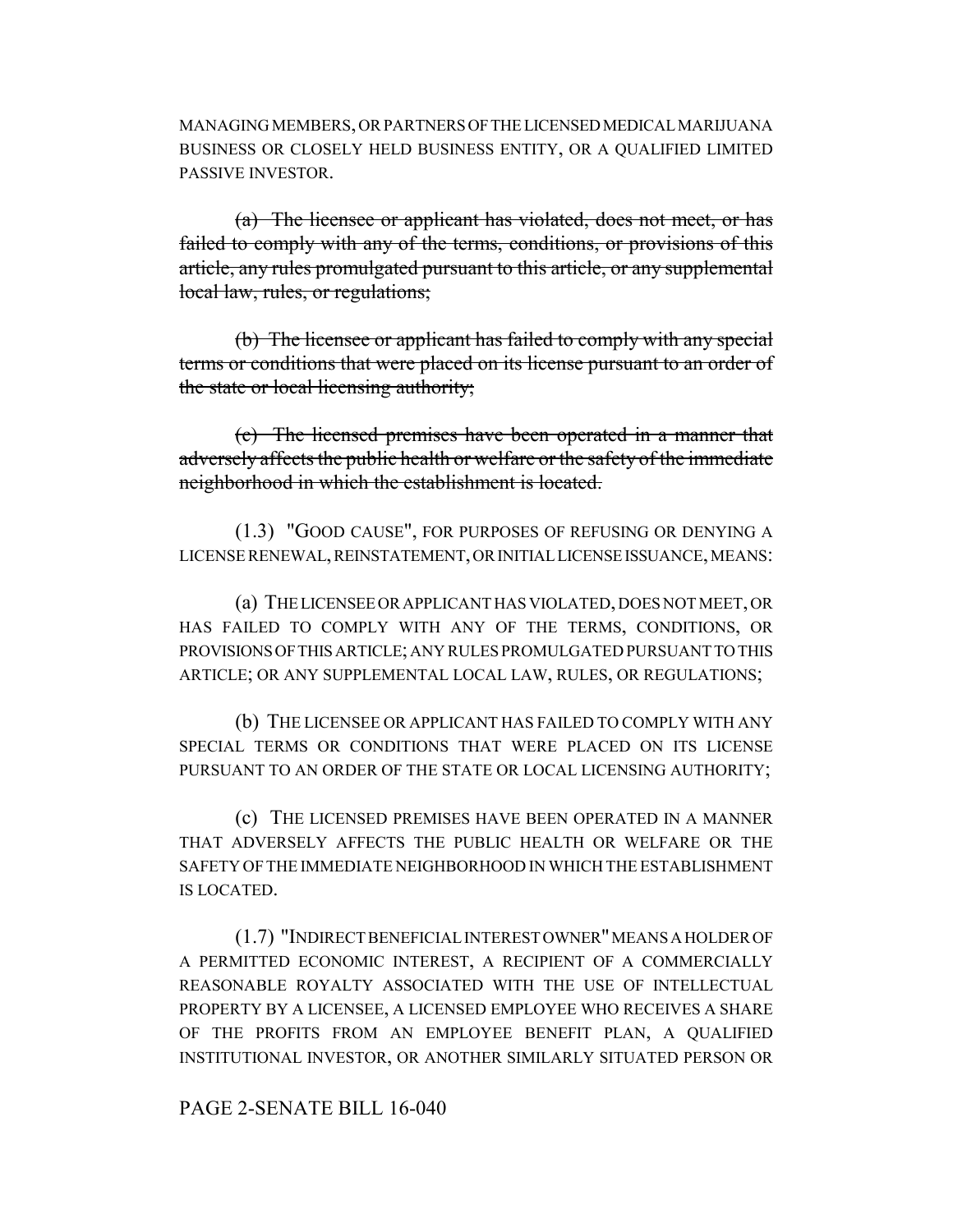ENTITY AS DETERMINED BY THE STATE LICENSING AUTHORITY.

(12.3) "Owner" means any person having a beneficial interest, as defined by the state licensing authority, in a medical marijuana business other than a holder of a permitted economic interest.

(14.3) "QUALIFIED LIMITED PASSIVE INVESTOR" MEANS A NATURAL PERSON WHO IS A UNITED STATES CITIZEN AND IS A PASSIVE INVESTOR WHO OWNS LESS THAN A FIVE PERCENT SHARE OR SHARES OF STOCK IN A LICENSED MEDICAL MARIJUANA BUSINESS.

**SECTION 2.** In Colorado Revised Statutes, 12-43.3-202, **amend** (2) (a) (XIX) and (2) (a) (XX); and **add** (2) (a) (XXI) as follows:

**12-43.3-202. Powers and duties of state licensing authority rules.** (2) (a) Rules promulgated pursuant to paragraph (b) of subsection (1) of this section may include, but need not be limited to, the following subjects:

(XIX) Authorization for the department of revenue to issue administrative citations and procedures for issuing, appealing, and creating a citation violation list and schedule of penalties; and

(XX) Such other matters as are necessary for the fair, impartial, stringent, and comprehensive administration of this article; AND

(XXI) THE PARAMETERS AND QUALIFICATIONS OF AN INDIRECT BENEFICIAL INTEREST OWNER AND A QUALIFIED LIMITED PASSIVE INVESTOR.

**SECTION 3.** In Colorado Revised Statutes, 12-43.3-307, **amend** (1) (a); **repeal** (1) (m); and **add** (1) (n) as follows:

**12-43.3-307. Persons prohibited as licensees.** (1) A license provided by this article shall not be issued to or held by:

(a) A person until the annual fee therefore has been paid;

(m) An owner, as defined by rule of the state licensing authority, who has not been a resident of Colorado for at least two years prior to the date of the owner's application.

### PAGE 3-SENATE BILL 16-040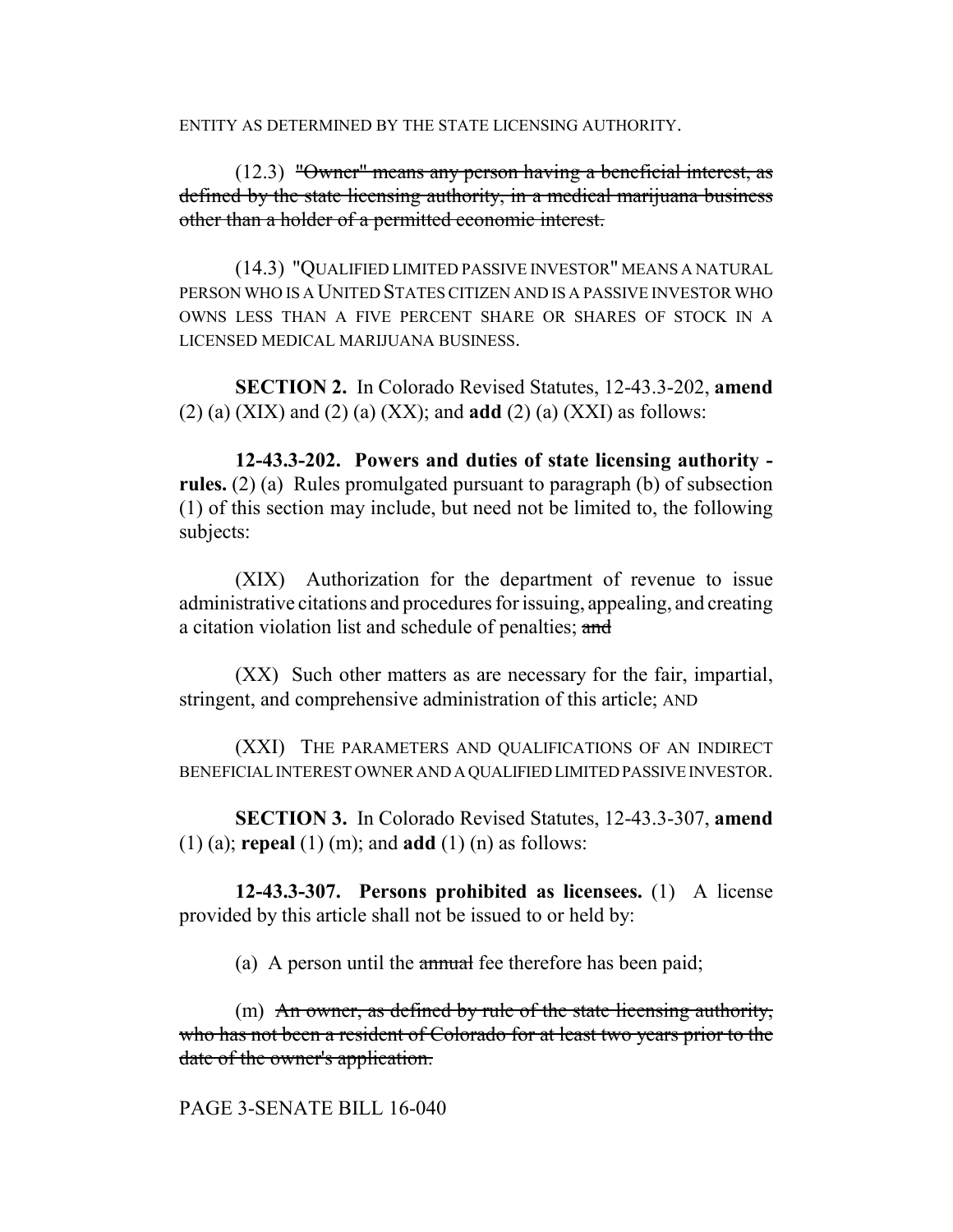(n) A PUBLICLY TRADED COMPANY.

**SECTION 4.** In Colorado Revised Statutes, **add** 12-43.3-307.5 as follows:

**12-43.3-307.5. Business and owner requirements - legislative declaration - definitions.** (1) (a) THE GENERAL ASSEMBLY HEREBY FINDS AND DECLARES THAT:

(I) MEDICAL MARIJUANA BUSINESSES NEED TO BE ABLE TO ACCESS CAPITAL IN ORDER TO EFFECTIVELY GROW THEIR BUSINESSES AND REMAIN COMPETITIVE IN THE MARKETPLACE;

(II) THE CURRENT REGULATORY STRUCTURE FOR MEDICAL MARIJUANA CREATES A SUBSTANTIAL BARRIER TO INVESTMENT FROM OUT-OF-STATE INTERESTS;

(III) THERE IS INSUFFICIENT CAPITAL IN THE STATE TO PROPERLY FUND THE CAPITAL NEEDS OF COLORADO MEDICAL MARIJUANA BUSINESSES;

(IV) COLORADO MEDICAL MARIJUANA BUSINESSES NEED TO HAVE READY ACCESS TO CAPITAL FROM INVESTORS IN STATES OUTSIDE OF COLORADO; AND

(V) PROVIDING ACCESS TO LEGITIMATE SOURCES OF CAPITAL HELPS PREVENT THE OPPORTUNITY FOR THOSE WHO ENGAGE IN ILLEGAL ACTIVITY TO GAIN ENTRY INTO THE STATE'S REGULATED MEDICAL MARIJUANA MARKET.

(b) THEREFORE, THE GENERAL ASSEMBLY IS PROVIDING A MECHANISM FOR COLORADO MEDICAL MARIJUANA BUSINESSES TO ACCESS CAPITAL FROM INVESTORS IN OTHER STATES.

(2) A DIRECT BENEFICIAL INTEREST OWNER WHO IS A NATURAL PERSON MUST EITHER:

(a) HAVE BEEN A RESIDENT OF COLORADO FOR AT LEAST ONE YEAR PRIOR TO THE DATE OF THE APPLICATION; OR

(b) BE A UNITED STATES CITIZEN PRIOR TO THE DATE OF THE

PAGE 4-SENATE BILL 16-040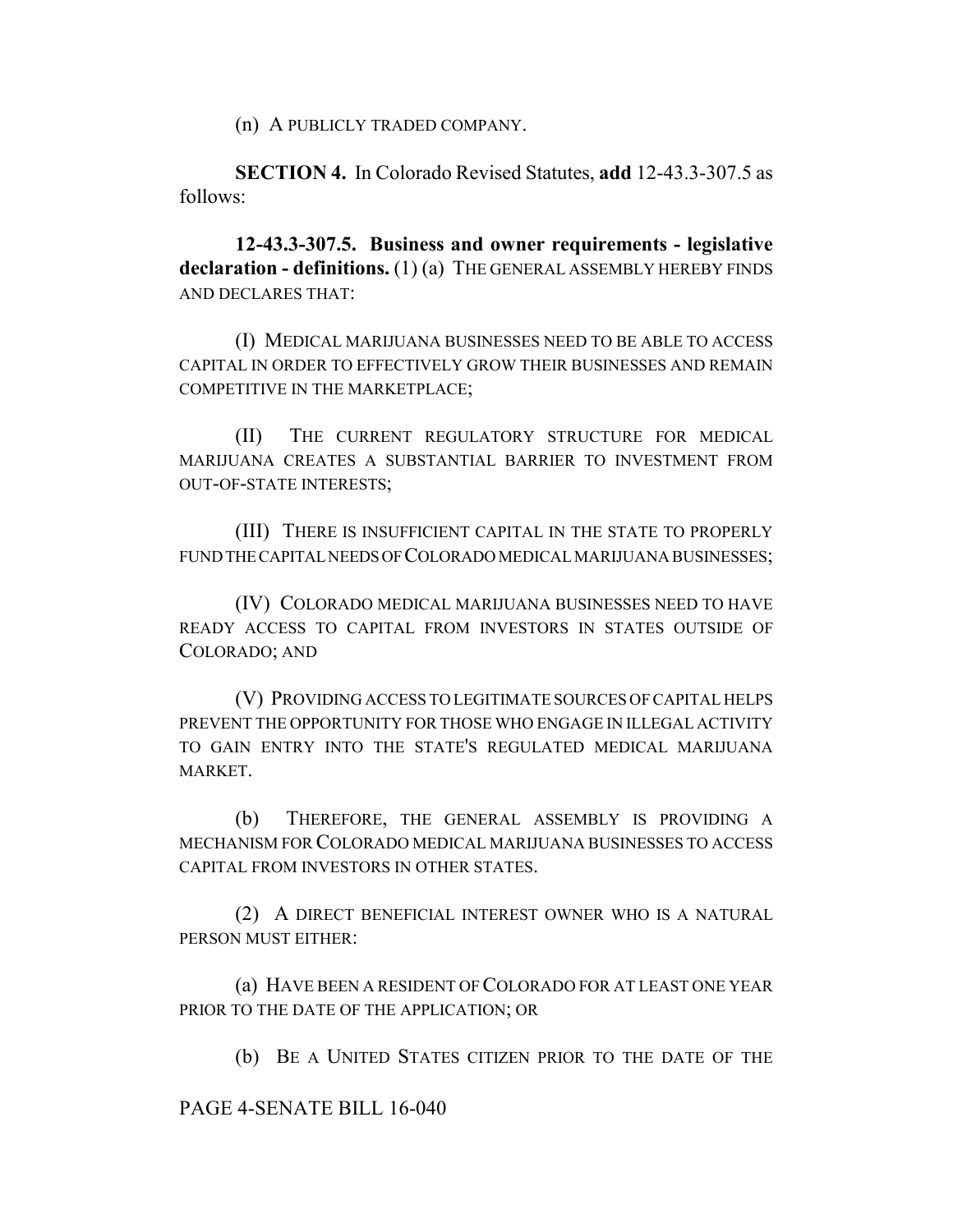APPLICATION.

(3) (a) A MEDICAL MARIJUANA BUSINESS MAY BE COMPRISED OF AN UNLIMITED NUMBER OF DIRECT BENEFICIAL INTEREST OWNERS THAT HAVE BEEN RESIDENTS OF COLORADO FOR AT LEAST ONE YEAR PRIOR TO THE DATE OF THE APPLICATION.

(b) ON AND AFTER JANUARY 1, 2017, A MEDICAL MARIJUANA BUSINESS THAT IS COMPRISED OF ONE OR MORE DIRECT BENEFICIAL INTEREST OWNERS WHO HAVE NOT BEEN COLORADO RESIDENTS FOR AT LEAST ONE YEAR PRIOR TO APPLICATION SHALL HAVE AT LEAST ONE OFFICER WHO HAS BEEN A COLORADO RESIDENT FOR AT LEAST ONE YEAR PRIOR TO APPLICATION AND ALL OFFICERS WITH DAY-TO-DAY OPERATIONAL CONTROL OVER THE BUSINESS MUST BE COLORADO RESIDENTS FOR AT LEAST ONE YEAR PRIOR TO APPLICATION. A MEDICAL MARIJUANA BUSINESS UNDER THIS PARAGRAPH (b) IS LIMITED TO NO MORE THAN FIFTEEN DIRECT BENEFICIAL INTEREST OWNERS, INCLUDING ALL PARENT AND SUBSIDIARY ENTITIES, ALL OF WHOM ARE NATURAL PERSONS.

(c) NOTWITHSTANDING THE REQUIREMENTS OF PARAGRAPH (b) OF THIS SUBSECTION (3), THE STATE LICENSING AUTHORITY MAY REVIEW THE LIMITATION ON THE NUMBER OF DIRECT BENEFICIAL INTEREST OWNERS AND MAY INCREASE THE NUMBER OF ALLOWABLE INTERESTS ABOVE FIFTEEN BASED ON REASONABLE CONSIDERATIONS SUCH AS DEVELOPMENTS IN STATE AND FEDERAL FINANCIAL REGULATIONS, MARKET CONDITIONS, AND THE LICENSEE'S ABILITY TO ACCESS LEGITIMATE SOURCES OF CAPITAL.

(d) A DIRECT BENEFICIAL INTEREST OWNER THAT IS A CLOSELY HELD BUSINESS ENTITY MUST CONSIST ENTIRELY OF NATURAL PERSONS WHO ARE UNITED STATES CITIZENS PRIOR TO THE DATE OF THE APPLICATION, INCLUDING ALL PARENT AND SUBSIDIARY ENTITIES.

(4) A MEDICAL MARIJUANA BUSINESS MAY INCLUDE QUALIFIED INSTITUTIONAL INVESTORS THAT OWN THIRTY PERCENT OR LESS OF THE MEDICAL MARIJUANA BUSINESS.

(5) (a) A PERSON WHO INTENDS TO APPLY AS A DIRECT BENEFICIAL INTEREST OWNER AND IS NOT A COLORADO RESIDENT FOR AT LEAST ONE YEAR PRIOR TO THE DATE OF APPLICATION SHALL FIRST SUBMIT A REQUEST TO THE STATE LICENSING AUTHORITY FOR A FINDING OF SUITABILITY AS A

## PAGE 5-SENATE BILL 16-040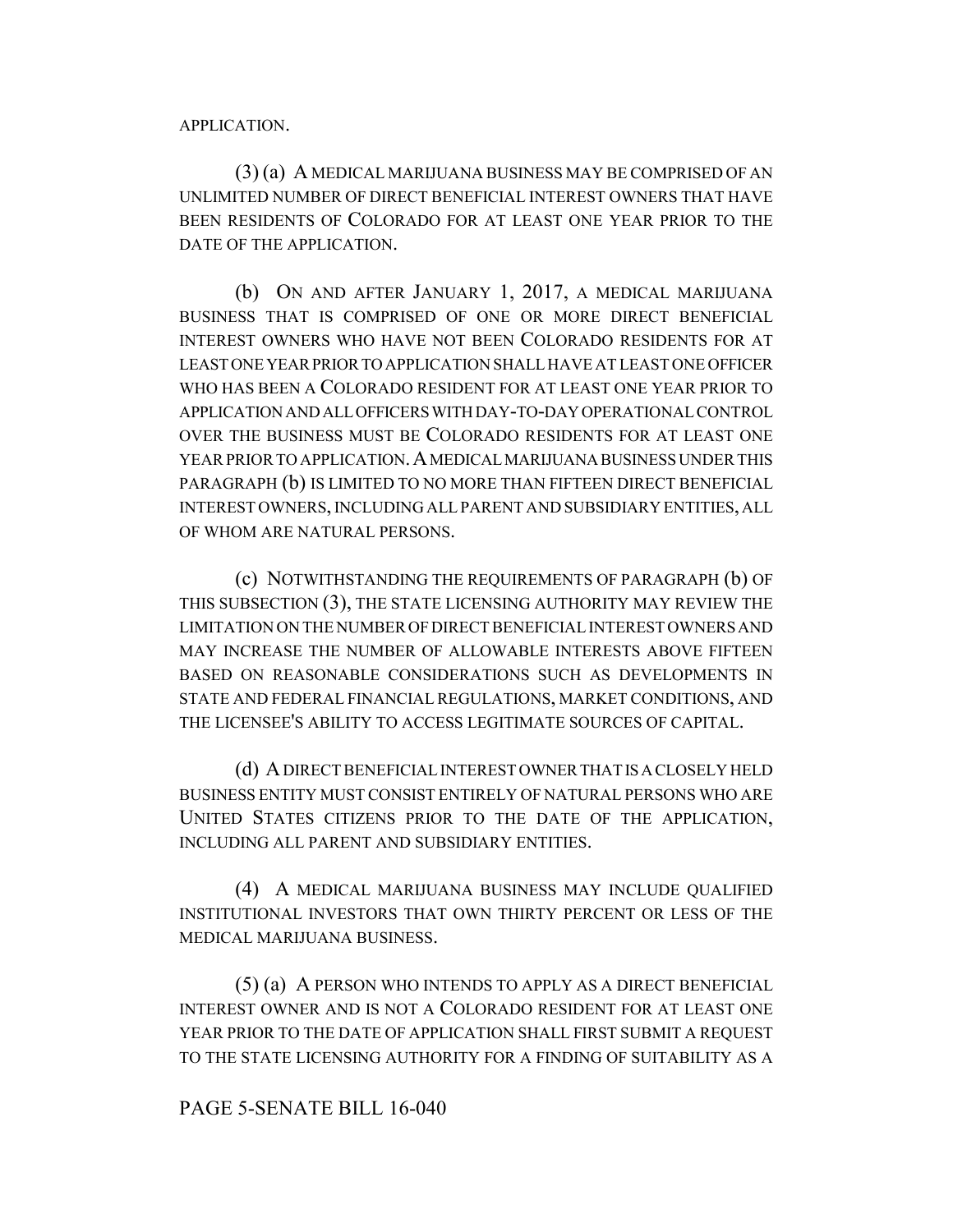DIRECT BENEFICIAL INTEREST OWNER. THE PERSON SHALL RECEIVE A FINDING OF SUITABILITY PRIOR TO SUBMITTING AN APPLICATION TO THE STATE LICENSING AUTHORITY TO BE A DIRECT BENEFICIAL INTEREST OWNER. FAILURE TO RECEIVE A FINDING OF SUITABILITY PRIOR TO APPLICATION IS GROUNDS FOR DENIAL BY THE STATE LICENSING AUTHORITY.

(b) THE STATE LICENSING AUTHORITY SHALL PERFORM A LIMITED INITIAL BACKGROUND CHECK ON QUALIFIED LIMITED PASSIVE INVESTORS. IF THE INITIAL BACKGROUND CHECK PROVIDES REASONABLE CAUSE FOR ADDITIONAL INVESTIGATION, THE STATE LICENSING AUTHORITY MAY REQUIRE A FULL BACKGROUND CHECK.

(6) THE STATE LICENSING AUTHORITY SHALL REVIEW THE MEDICAL MARIJUANA BUSINESS'S OPERATING DOCUMENTS TO ENSURE COMPLIANCE WITH THIS SECTION.

(7) FOR PURPOSES OF THIS SECTION, UNLESS THE CONTEXT OTHERWISE REQUIRES, "INSTITUTIONAL INVESTOR" MEANS:

(a) A BANK AS DEFINED IN SECTION  $3(a)(6)$  OF THE FEDERAL "SECURITIES EXCHANGE ACT OF 1934", AS AMENDED;

(b) AN INSURANCE COMPANY AS DEFINED IN SECTION  $2(a)(17)$  OF THE FEDERAL "INVESTMENT COMPANY ACT OF 1940", AS AMENDED;

(c) AN INVESTMENT COMPANY REGISTERED UNDER SECTION 8 OF THE FEDERAL "INVESTMENT COMPANY ACT OF 1940", AS AMENDED;

(d) AN INVESTMENT ADVISER REGISTERED UNDER SECTION 203 OF THE FEDERAL "INVESTMENT ADVISERS ACT OF 1940", AS AMENDED;

(e) COLLECTIVE TRUST FUNDS AS DEFINED IN SECTION  $3(c)(11)$  OF THE FEDERAL "INVESTMENT COMPANY ACT OF 1940", AS AMENDED;

(f) AN EMPLOYEE BENEFIT PLAN OR PENSION FUND THAT IS SUBJECT TO THE FEDERAL "EMPLOYEE RETIREMENT INCOME SECURITY ACT OF 1974", AS AMENDED, EXCLUDING AN EMPLOYEE BENEFIT PLAN OR PENSION FUND SPONSORED BY A LICENSEE OR AN INTERMEDIARY OR HOLDING COMPANY LICENSEE THAT DIRECTLY OR INDIRECTLY OWNS FIVE PERCENT OR MORE OF A LICENSEE;

PAGE 6-SENATE BILL 16-040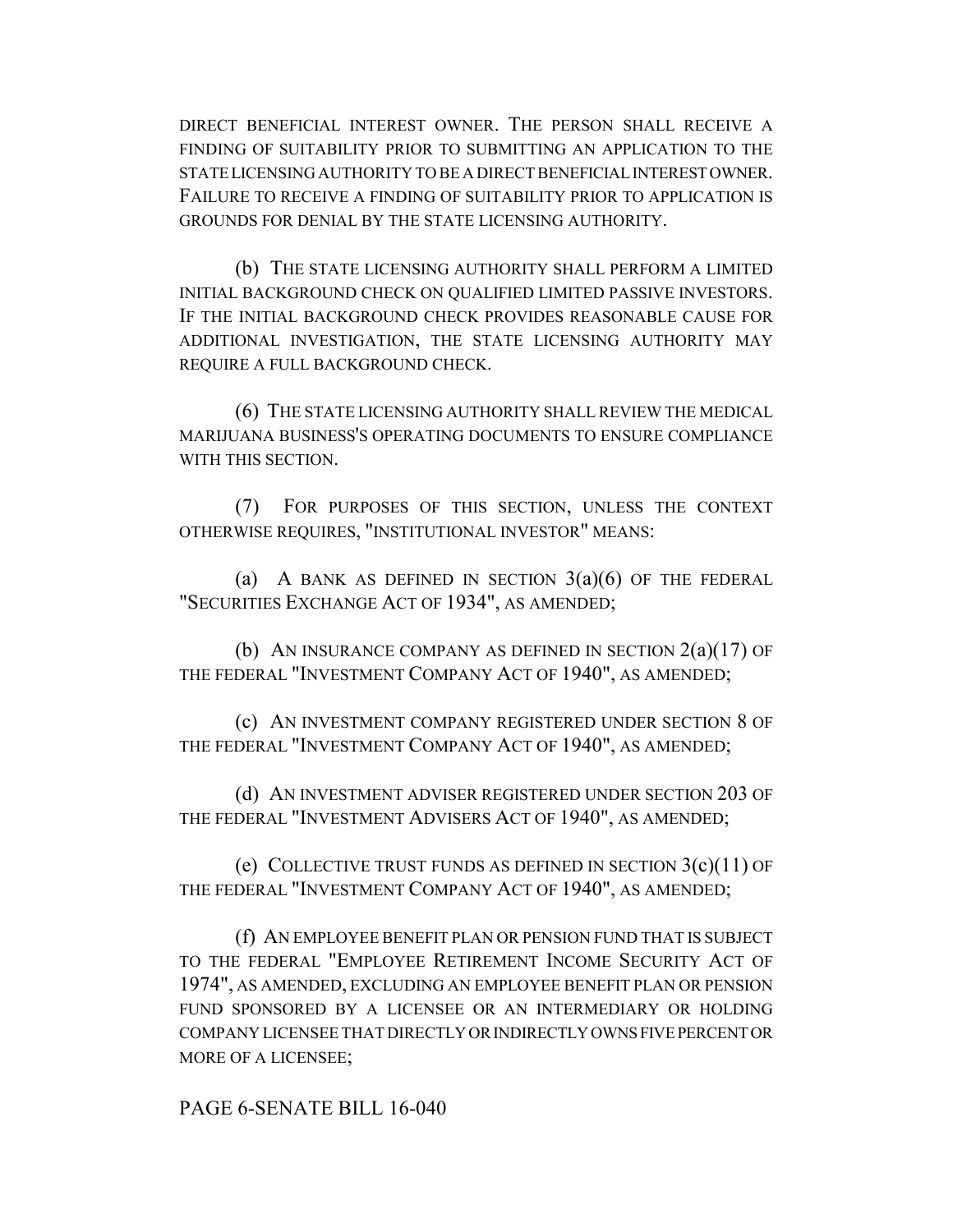(g) A STATE OR FEDERAL GOVERNMENT PENSION PLAN;

(h) A GROUP COMPRISED ENTIRELY OF PERSONS SPECIFIED IN SUBSECTIONS (a) TO (g) OF THIS SUBSECTION (7); OR

(i) ANY OTHER ENTITY IDENTIFIED THROUGH RULE BY THE STATE LICENSING AUTHORITY.

**SECTION 5.** In Colorado Revised Statutes, 12-43.3-310, **amend** (6) as follows:

**12-43.3-310. Licensing in general.** (6) All officers and managers and employees of a medical marijuana center, optional premises cultivation operation, or medical marijuana-infused products manufacturer shall be residents of Colorado upon the date of their license application. An owner shall meet the residency requirements in section 12-43.3-307 (1) (m). All licenses granted pursuant to this article shall be valid for a period not to exceed two years after the date of issuance unless revoked or suspended pursuant to this article or the rules promulgated pursuant to this article.

**SECTION 6.** In Colorado Revised Statutes, 12-43.3-311, **add** (1.5) as follows:

**12-43.3-311. License renewal.** (1.5) THE STATE LICENSING AUTHORITY MAY REQUIRE AN ADDITIONAL FINGERPRINT REQUEST WHEN THERE IS A DEMONSTRATED INVESTIGATIVE NEED.

**SECTION 7.** In Colorado Revised Statutes, 12-43.4-103, **amend** (1); **repeal** (12); and **add** (1.5), (2.5), and (14.3) as follows:

**12-43.4-103. Definitions.** As used in this article, unless the context otherwise requires:

(1) "Executive director" means the executive director of the department of revenue "DIRECT BENEFICIAL INTEREST OWNER" MEANS A PERSON OR CLOSELY HELD BUSINESS ENTITY THAT OWNS A SHARE OR SHARES OF STOCK IN A LICENSED RETAIL MARIJUANA BUSINESS, INCLUDING THE OFFICERS, DIRECTORS, MANAGING MEMBERS, OR PARTNERS OF THE LICENSED RETAIL MARIJUANA BUSINESS OR CLOSELY HELD BUSINESS ENTITY, OR A QUALIFIED LIMITED PASSIVE INVESTOR.

PAGE 7-SENATE BILL 16-040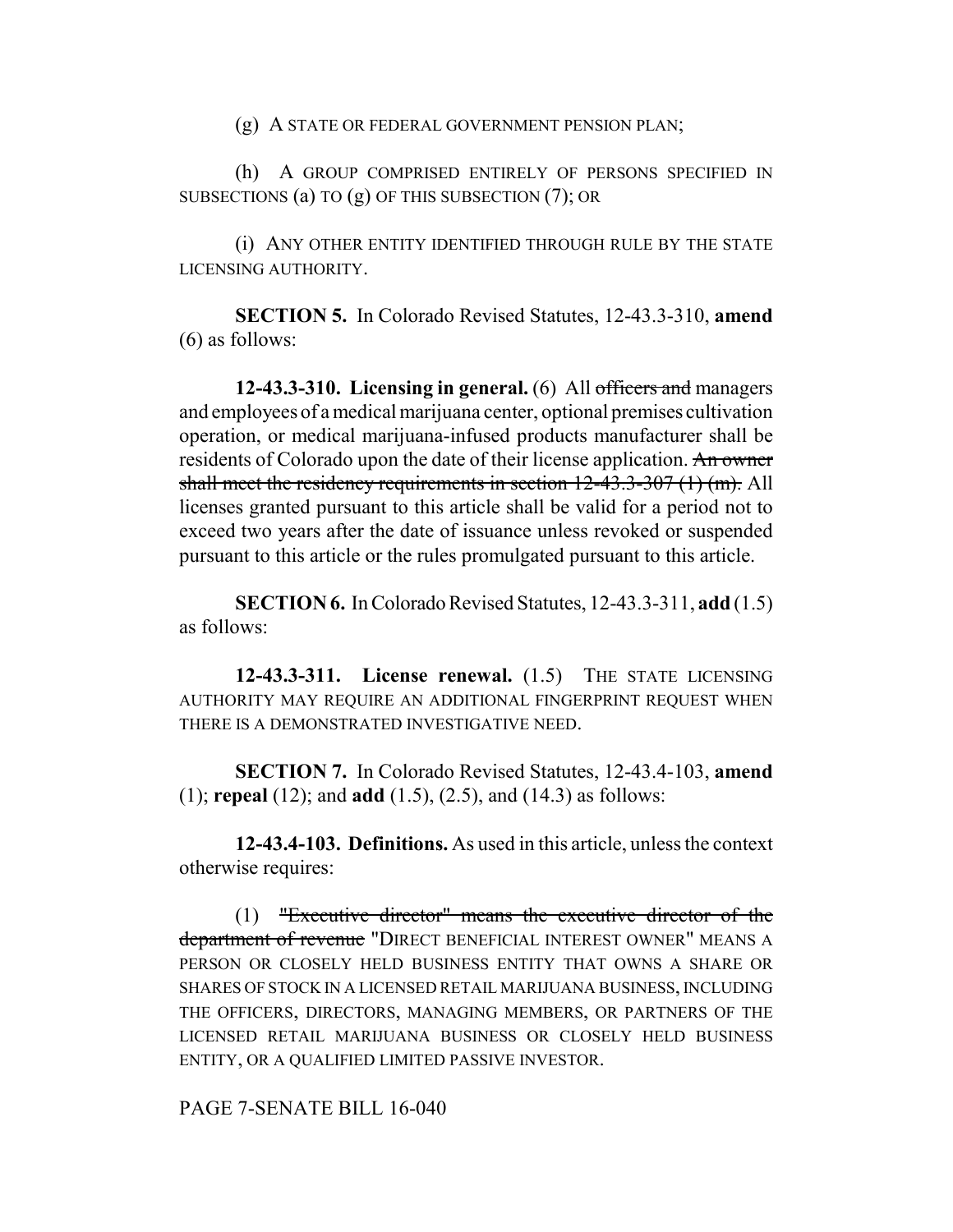(1.5) "EXECUTIVE DIRECTOR" MEANS THE EXECUTIVE DIRECTOR OF THE DEPARTMENT OF REVENUE.

(2.5) "INDIRECT BENEFICIAL INTEREST OWNER" MEANS A HOLDER OF A PERMITTED ECONOMIC INTEREST, A RECIPIENT OF A COMMERCIALLY REASONABLE ROYALTY ASSOCIATED WITH THE USE OF INTELLECTUAL PROPERTY BY A LICENSEE, A LICENSED EMPLOYEE WHO RECEIVES A SHARE OF THE PROFITS FROM AN EMPLOYEE BENEFIT PLAN, A QUALIFIED INSTITUTIONAL INVESTOR, OR ANOTHER SIMILARLY SITUATED PERSON OR ENTITY AS DETERMINED BY THE STATE LICENSING AUTHORITY.

(12) "Owner" means any person having a beneficial interest, as defined by the state licensing authority, in a retail marijuana establishment other than a holder of a permitted economic interest.

(14.3) "QUALIFIED LIMITED PASSIVE INVESTOR" MEANS A NATURAL PERSON WHO IS A UNITED STATES CITIZEN AND IS A PASSIVE INVESTOR WHO OWNS LESS THAN A FIVE PERCENT SHARE OR SHARES OF STOCK IN A LICENSED RETAIL MARIJUANA BUSINESS.

**SECTION 8.** In Colorado Revised Statutes, 12-43.4-202, **amend** (3) (a) (XV) and (3) (a) (XVI); and **add** (3) (a) (XX) as follows:

**12-43.4-202. Powers and duties of state licensing authority rules.** (3) (a) Rules promulgated pursuant to paragraph (b) of subsection (2) of this section must include, but need not be limited to, the following subjects:

(XV) Compliance with, enforcement of, or violation of any provision of this article, section 18-18-406.3 (7), C.R.S., or any rule issued pursuant to this article, including procedures and grounds for denying, suspending, fining, restricting, or revoking a state license issued pursuant to this article; and

(XVI) Establishing a schedule of penalties and procedures for issuing and appealing citations for violation of statutes and rules and issuing administrative citations; AND

(XX) THE PARAMETERS AND QUALIFICATIONS OF AN INDIRECT BENEFICIAL INTEREST OWNER AND A QUALIFIED LIMITED PASSIVE INVESTOR.

## PAGE 8-SENATE BILL 16-040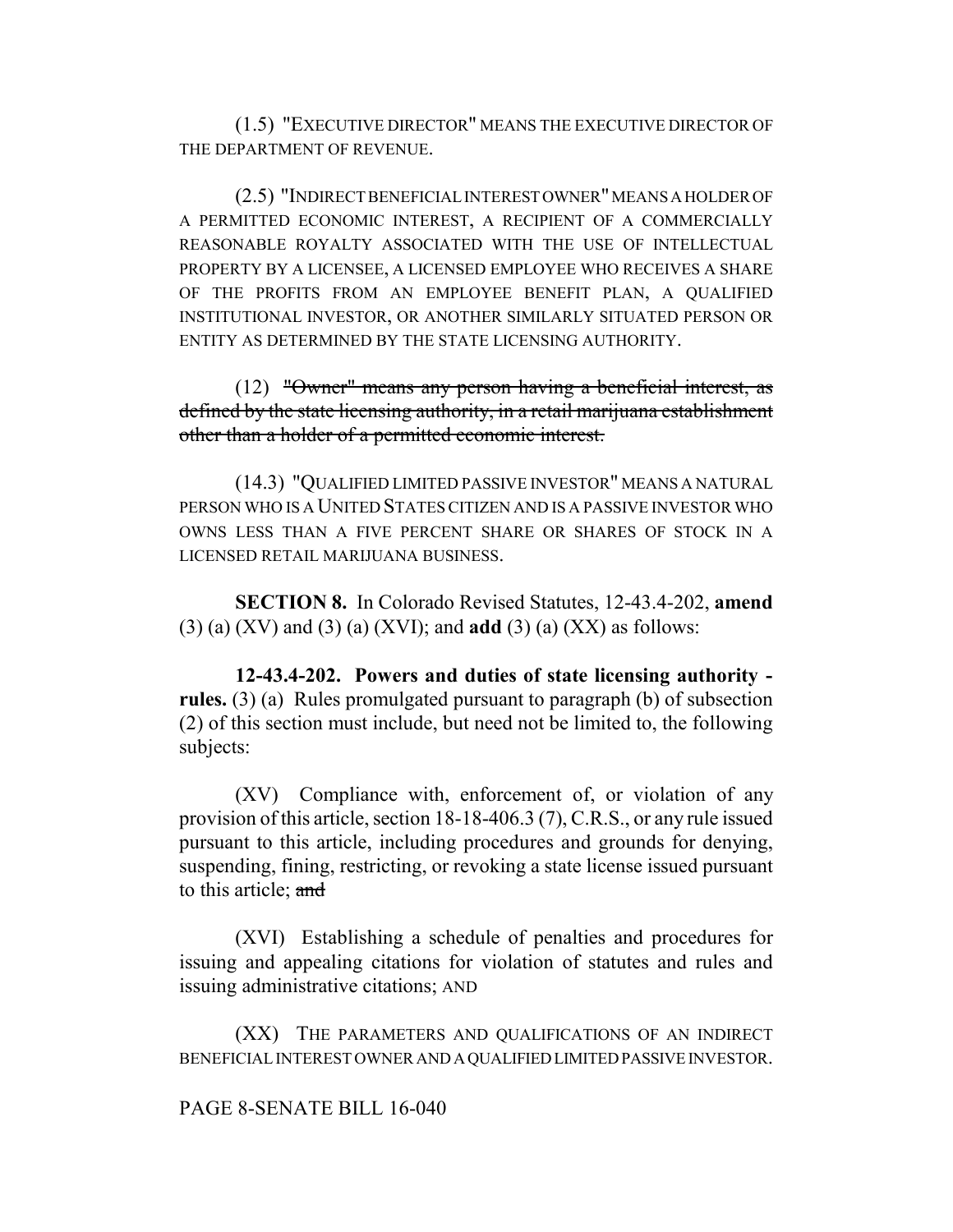**SECTION 9.** In Colorado Revised Statutes, 12-43.4-306, **amend** (1) (a); **repeal** (1) (k); and **add** (1) (l) as follows:

**12-43.4-306. Persons prohibited as licensees - definitions.** (1) A license provided by this article shall not be issued to or held by:

(a) A person until the  $\alpha$  annual fee therefor has been paid;

(k) An owner who has not been a resident of Colorado for at least two years prior to the date of the owner's application.

(l) A PUBLICLY TRADED COMPANY.

**SECTION 10.** In Colorado Revised Statutes, **add** 12-43.4-306.5 as follows:

**12-43.4-306.5. Business and owner requirements - legislative declaration - definitions.** (1) (a) THE GENERAL ASSEMBLY HEREBY FINDS AND DECLARES THAT:

(I) RETAIL MARIJUANA BUSINESSES NEED TO BE ABLE TO ACCESS CAPITAL IN ORDER TO EFFECTIVELY GROW THEIR BUSINESSES AND REMAIN COMPETITIVE IN THE MARKETPLACE;

(II) THE CURRENT REGULATORY STRUCTURE FOR RETAIL MARIJUANA CREATES A SUBSTANTIAL BARRIER TO INVESTMENT FROM OUT-OF-STATE INTERESTS;

(III) THERE IS INSUFFICIENT CAPITAL IN COLORADO TO PROPERLY FUND THE CAPITAL NEEDS OF COLORADO RETAIL MARIJUANA BUSINESSES;

(IV) COLORADO RETAIL MARIJUANA BUSINESSES NEED TO HAVE READY ACCESS TO CAPITAL FROM INVESTORS IN STATES OUTSIDE OF COLORADO; AND

(V) PROVIDING ACCESS TO LEGITIMATE SOURCES OF CAPITAL HELPS PREVENT THE OPPORTUNITY FOR THOSE WHO ENGAGE IN ILLEGAL ACTIVITY TO GAIN ENTRY INTO COLORADO'S REGULATED RETAIL MARIJUANA MARKET.

(b) THEREFORE, THE GENERAL ASSEMBLY IS PROVIDING A

PAGE 9-SENATE BILL 16-040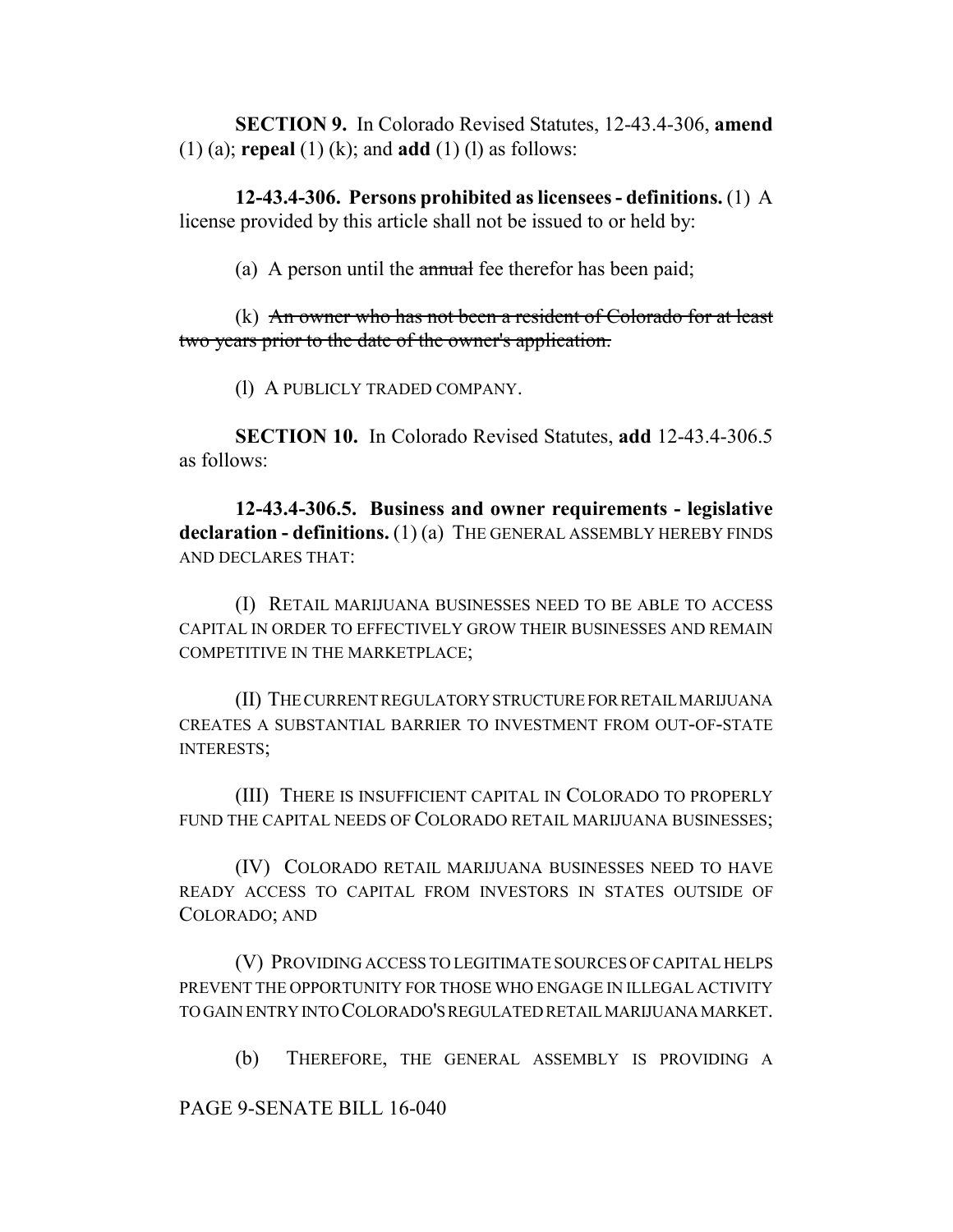MECHANISM FOR COLORADO RETAIL MARIJUANA BUSINESSES TO ACCESS CAPITAL FROM INVESTORS IN OTHER STATES.

(2) A DIRECT BENEFICIAL INTEREST OWNER WHO IS A NATURAL PERSON MUST EITHER:

(a) HAVE BEEN A RESIDENT OF COLORADO FOR AT LEAST ONE YEAR PRIOR TO THE DATE OF THE APPLICATION; OR

(b) BE A UNITED STATES CITIZEN PRIOR TO THE DATE OF THE APPLICATION.

(3) (a) A RETAIL MARIJUANA BUSINESS MAY BE COMPRISED OF AN UNLIMITED NUMBER OF DIRECT BENEFICIAL INTEREST OWNERS THAT HAVE BEEN RESIDENTS OF COLORADO FOR AT LEAST ONE YEAR PRIOR TO THE DATE OF THE APPLICATION.

(b) ON AND AFTER JANUARY 1, 2017, A RETAIL MARIJUANA BUSINESS THAT IS COMPRISED OF ONE OR MORE DIRECT BENEFICIAL INTEREST OWNERS WHO HAVE NOT BEEN COLORADO RESIDENTS FOR AT LEAST ONE YEAR PRIOR TO APPLICATION SHALL HAVE AT LEAST ONE OFFICER WHO HAS BEEN A COLORADO RESIDENT FOR AT LEAST ONE YEAR PRIOR TO APPLICATION AND ALL OFFICERS WITH DAY-TO-DAY OPERATIONAL CONTROL OVER THE BUSINESS MUST BE COLORADO RESIDENTS FOR AT LEAST ONE YEAR PRIOR TO APPLICATION. A RETAIL MARIJUANA BUSINESS UNDER THIS PARAGRAPH (b) IS LIMITED TO NO MORE THAN FIFTEEN DIRECT BENEFICIAL INTEREST OWNERS, INCLUDING ALL PARENT AND SUBSIDIARY ENTITIES, ALL OF WHOM ARE NATURAL PERSONS.

(c) NOTWITHSTANDING THE REQUIREMENTS OF PARAGRAPH (b) OF THIS SUBSECTION (3), THE STATE LICENSING AUTHORITY MAY REVIEW THE LIMITATION ON THE NUMBER OF DIRECT BENEFICIAL INTEREST OWNERS AND MAY INCREASE THE NUMBER OF ALLOWABLE INTERESTS ABOVE FIFTEEN BASED ON REASONABLE CONSIDERATIONS SUCH AS DEVELOPMENTS IN STATE AND FEDERAL FINANCIAL REGULATIONS, MARKET CONDITIONS, AND THE LICENSEE'S ABILITY TO ACCESS LEGITIMATE SOURCES OF CAPITAL.

(d) A DIRECT BENEFICIAL INTEREST OWNER THAT IS A CLOSELY HELD BUSINESS ENTITY MUST CONSIST ENTIRELY OF NATURAL PERSONS WHO ARE UNITED STATES CITIZENS PRIOR TO THE DATE OF THE APPLICATION,

# PAGE 10-SENATE BILL 16-040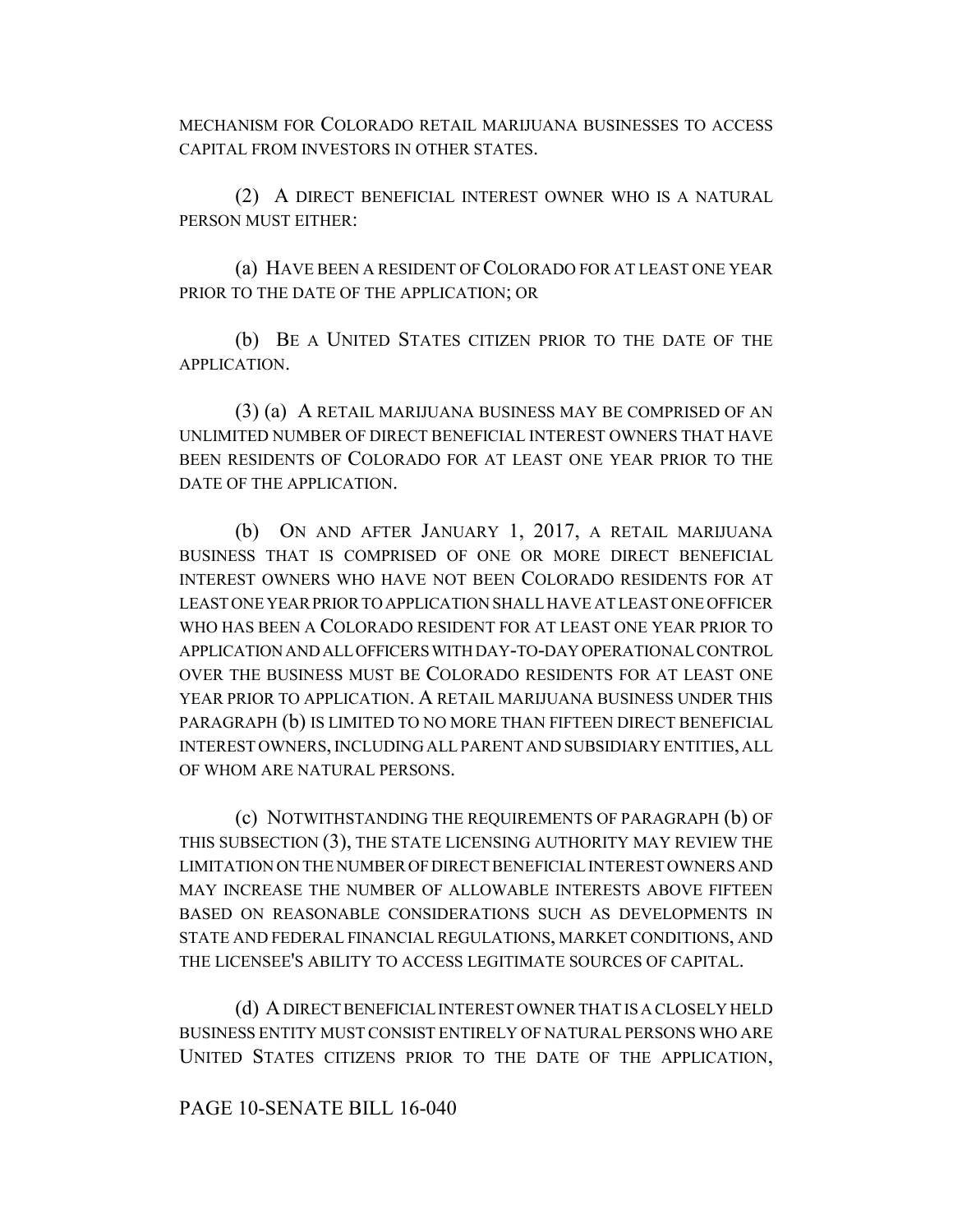INCLUDING ALL PARENT AND SUBSIDIARY ENTITIES.

(4) A RETAIL MARIJUANA BUSINESS MAY INCLUDE QUALIFIED INSTITUTIONAL INVESTORS THAT OWN THIRTY PERCENT OR LESS OF THE RETAIL MARIJUANA BUSINESS.

(5) (a) A PERSON WHO INTENDS TO APPLY AS A DIRECT BENEFICIAL INTEREST OWNER AND IS NOT A COLORADO RESIDENT FOR AT LEAST ONE YEAR PRIOR TO THE DATE OF APPLICATION SHALL FIRST SUBMIT A REQUEST TO THE STATE LICENSING AUTHORITY FOR A FINDING OF SUITABILITY AS A DIRECT BENEFICIAL INTEREST OWNER. THE PERSON SHALL RECEIVE A FINDING OF SUITABILITY PRIOR TO SUBMITTING AN APPLICATION TO THE STATE LICENSING AUTHORITY TO BE A DIRECT BENEFICIAL INTEREST OWNER. FAILURE TO RECEIVE A FINDING OF SUITABILITY PRIOR TO APPLICATION IS GROUNDS FOR DENIAL BY THE STATE LICENSING AUTHORITY.

(b) THE STATE LICENSING AUTHORITY SHALL PERFORM A LIMITED INITIAL BACKGROUND CHECK ON QUALIFIED LIMITED PASSIVE INVESTORS. IF THE INITIAL BACKGROUND CHECK PROVIDES REASONABLE CAUSE FOR ADDITIONAL INVESTIGATION, THE STATE LICENSING AUTHORITY MAY REQUIRE A FULL BACKGROUND CHECK.

(6) THE STATE LICENSING AUTHORITY SHALL REVIEW THE RETAIL MARIJUANA BUSINESS'S OPERATING DOCUMENTS TO ENSURE COMPLIANCE WITH THIS SECTION.

(7) FOR PURPOSES OF THIS SECTION, UNLESS THE CONTEXT OTHERWISE REQUIRES, "INSTITUTIONAL INVESTOR" MEANS:

(a) A BANK AS DEFINED IN SECTION  $3(a)(6)$  OF THE FEDERAL "SECURITIES EXCHANGE ACT OF 1934", AS AMENDED;

(b) AN INSURANCE COMPANY AS DEFINED IN SECTION  $2(a)(17)$  OF THE FEDERAL "INVESTMENT COMPANY ACT OF 1940", AS AMENDED;

(c) AN INVESTMENT COMPANY REGISTERED UNDER SECTION 8 OF THE FEDERAL "INVESTMENT COMPANY ACT OF 1940", AS AMENDED;

(d) AN INVESTMENT ADVISER REGISTERED UNDER SECTION 203 OF THE FEDERAL "INVESTMENT ADVISERS ACT OF 1940", AS AMENDED;

PAGE 11-SENATE BILL 16-040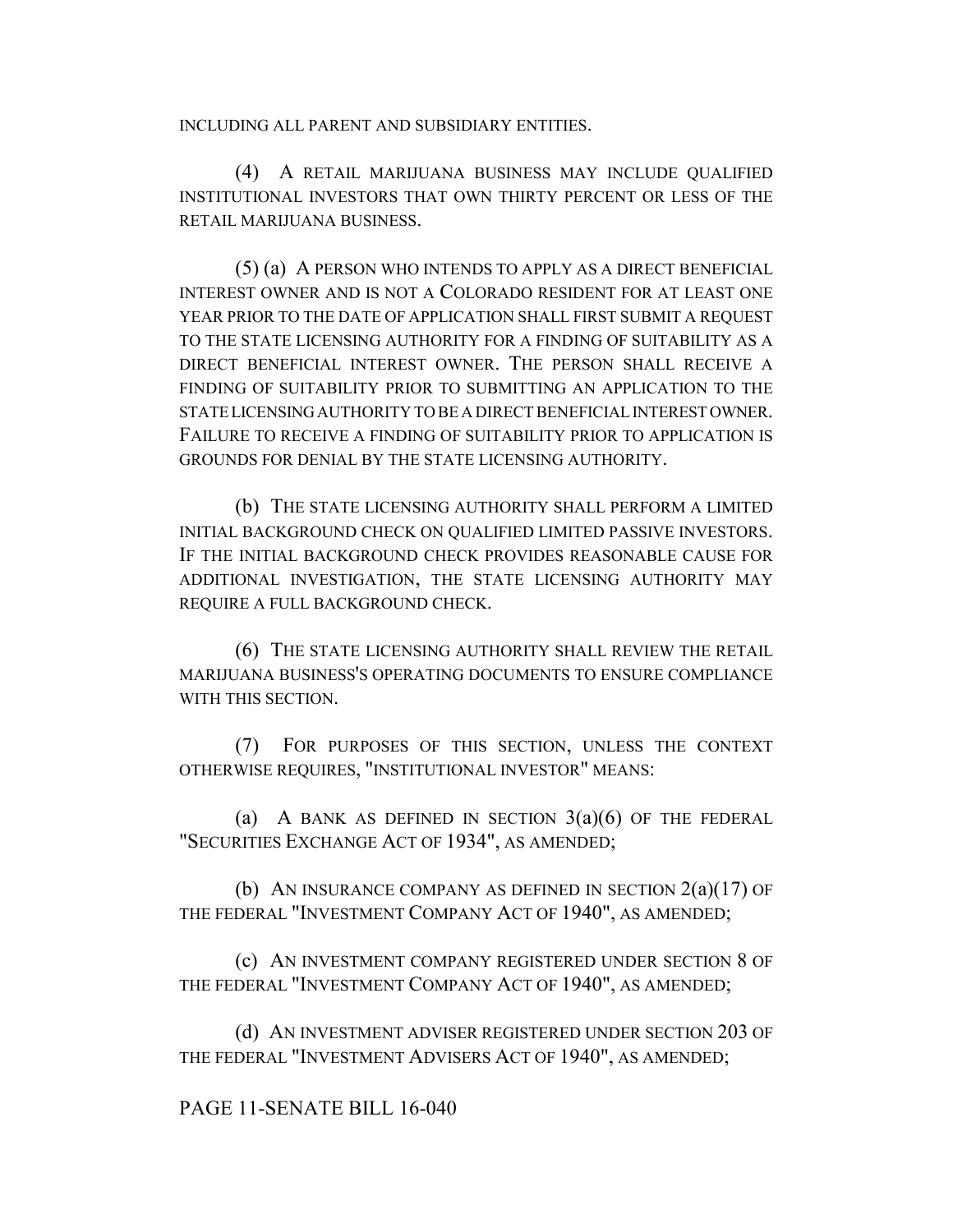(e) COLLECTIVE TRUST FUNDS AS DEFINED IN SECTION  $3(c)(11)$  OF THE FEDERAL "INVESTMENT COMPANY ACT OF 1940", AS AMENDED;

(f) AN EMPLOYEE BENEFIT PLAN OR PENSION FUND THAT IS SUBJECT TO THE FEDERAL "EMPLOYEE RETIREMENT INCOME SECURITY ACT OF 1974", AS AMENDED, EXCLUDING AN EMPLOYEE BENEFIT PLAN OR PENSION FUND SPONSORED BY A LICENSEE OR AN INTERMEDIARY OR HOLDING COMPANY LICENSEE THAT DIRECTLY OR INDIRECTLY OWNS FIVE PERCENT OR MORE OF A LICENSEE;

(g) A STATE OR FEDERAL GOVERNMENT PENSION PLAN;

(h) A GROUP COMPRISED ENTIRELY OF PERSONS SPECIFIED IN SUBSECTIONS (a) TO (g) OF THIS SUBSECTION (7); OR

(i) ANY OTHER ENTITY IDENTIFIED THROUGH RULE BY THE STATE LICENSING AUTHORITY.

**SECTION 11.** In Colorado Revised Statutes, 12-43.4-309, **amend** (5) as follows:

**12-43.4-309. Licensing in general.** (5) All officers, managers and employees of a retail marijuana establishment shall be residents of Colorado upon the date of their license application. An owner shall meet the residency requirements in section  $12-43.4-306$  (1) (k). All licenses granted pursuant to this article are valid for a period of one year after the date of issuance unless revoked or suspended pursuant to this article or the rules promulgated pursuant to this article.

**SECTION 12.** In Colorado Revised Statutes, 12-43.4-310, **add** (1.5) as follows:

**12-43.4-310. License renewal.** (1.5) THE STATE LICENSING AUTHORITY MAY REQUIRE AN ADDITIONAL FINGERPRINT REQUEST WHEN THERE IS A DEMONSTRATED INVESTIGATIVE NEED.

**SECTION 13. Appropriation.** (1) For the 2016-17 state fiscal year, \$995,738 is appropriated to the department of revenue. This appropriation is from the marijuana cash fund created in section 12-43.3-501 (1) (a), C.R.S. To implement this act, the department may use

PAGE 12-SENATE BILL 16-040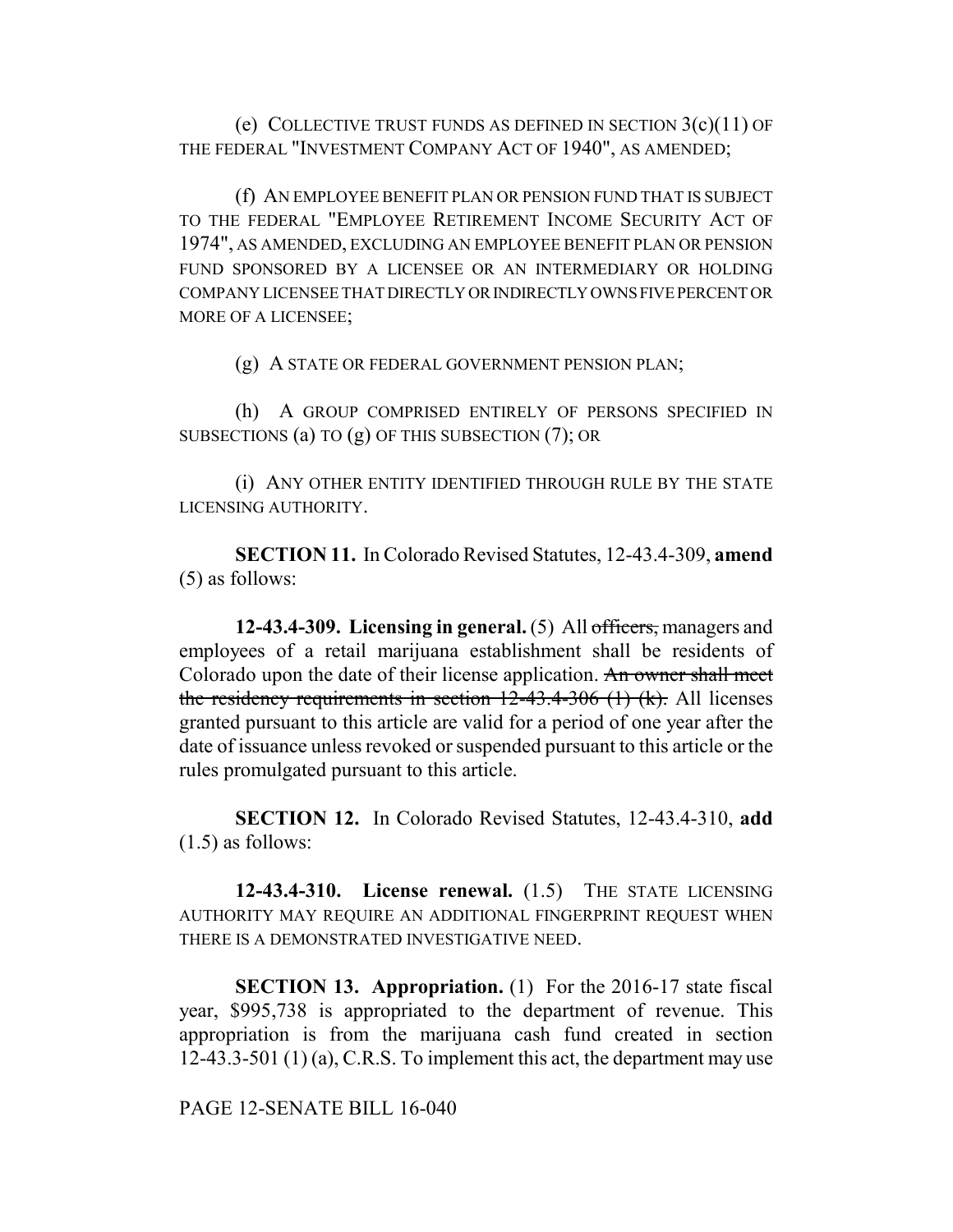this appropriation as follows:

(a) \$900,709 for marijuana enforcement, which amount is based on an assumption that the department will require an additional 9.8 FTE;

(b) \$71,258 for the purchase of legal services;

(c) \$15,296 for the purchase of identification services from the Colorado bureau of investigation;

(d) \$4,950 for vehicle lease payments; and

(e) \$3,525 for use by the executive director's office for operating expenses.

(2) For the 2016-17 state fiscal year, \$71,258 is appropriated to the department of law. This appropriation is from reappropriated funds received from the department of revenue under paragraph (b) of subsection (1) of this section and is based on an assumption that the department of law will require an additional 0.4 FTE. To implement this act, the department of law may use this appropriation to provide legal services for the department of revenue.

(3) For the 2016-17 state fiscal year, \$15,296 is appropriated to the department of public safety for use by the Colorado bureau of investigation. This appropriation is from reappropriated funds received from the department of revenue under paragraph (c) of subsection (1) of this section. To implement this act, the bureau may use this appropriation for personal services and operating expenses related to identification.

(4) For the 2016-17 state fiscal year, \$4,950 is appropriated to the department of personnel. This appropriation is from reappropriated funds received from the department of revenue under paragraph (d) of subsection (1) of this section. To implement this act, the department of personnel may use this appropriation for vehicle replacement lease/purchase.

**SECTION 14. Applicability.** This act applies to applications made on or after January 1, 2017.